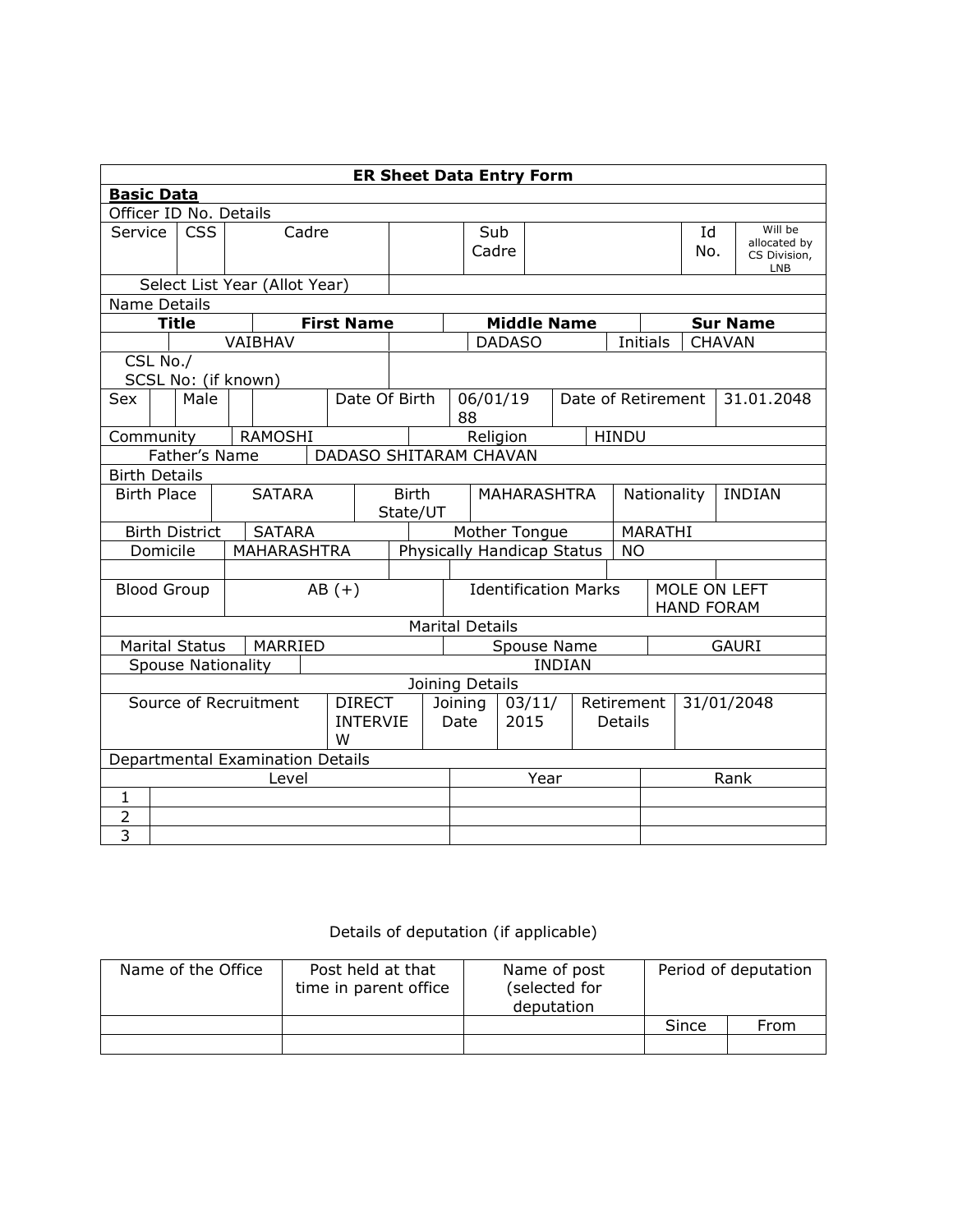## Details of Foreign Visit

| SI.<br>No. | Place of Visit | Date of<br>visit | Post held at<br>that time | Whether it<br>is a<br>personal or<br>official visit | Details of visit |
|------------|----------------|------------------|---------------------------|-----------------------------------------------------|------------------|
|            |                |                  |                           |                                                     |                  |

## Transfer/Posting Detail (if applicable)

| Place            |  | Period of posting |             |              |              |  |  |  |  |
|------------------|--|-------------------|-------------|--------------|--------------|--|--|--|--|
|                  |  |                   | Since       |              | From         |  |  |  |  |
|                  |  |                   |             |              |              |  |  |  |  |
|                  |  |                   |             |              |              |  |  |  |  |
| Remarks (if      |  |                   |             |              |              |  |  |  |  |
| any)             |  |                   |             |              |              |  |  |  |  |
| Language known   |  |                   |             |              |              |  |  |  |  |
|                  |  |                   | <b>Read</b> | <b>Write</b> | <b>Speak</b> |  |  |  |  |
| Indian Languages |  | <b>HINDI</b>      | <b>YES</b>  | <b>YES</b>   | <b>YES</b>   |  |  |  |  |
| Known            |  |                   |             |              |              |  |  |  |  |
| 2                |  | MARATHI           | <b>YES</b>  | <b>YES</b>   | <b>YES</b>   |  |  |  |  |
| 3                |  |                   |             |              |              |  |  |  |  |
| 4                |  |                   |             |              |              |  |  |  |  |
| 5                |  |                   |             |              |              |  |  |  |  |
|                  |  |                   |             |              |              |  |  |  |  |
| Foreign Language |  |                   |             |              |              |  |  |  |  |
| 1                |  |                   |             |              |              |  |  |  |  |
| $\mathcal{P}$    |  |                   |             |              |              |  |  |  |  |
| 3                |  |                   |             |              |              |  |  |  |  |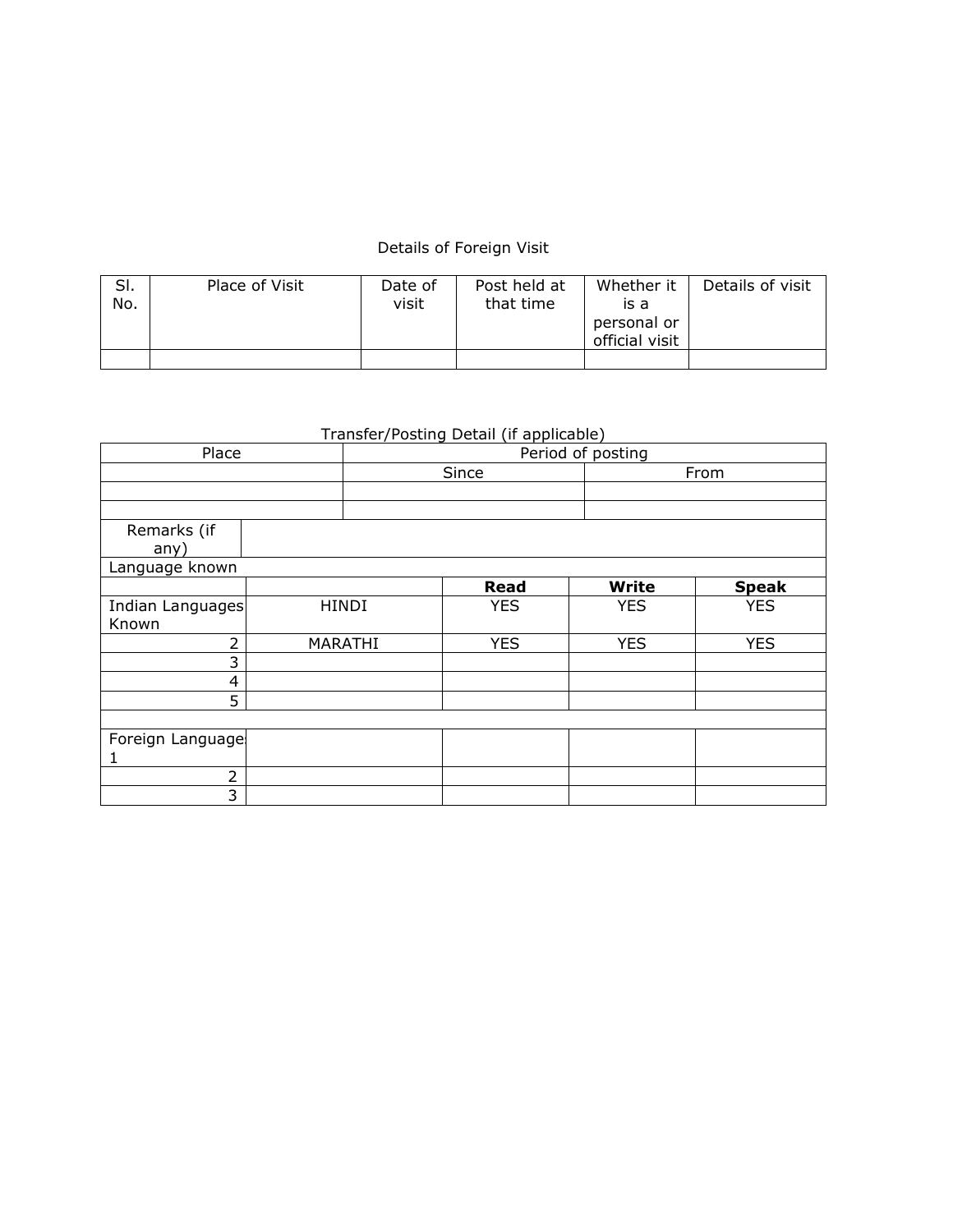|                       |                           |                   |  |                      |                                                                                               |                                               |            |  |                                        |                       |                                  |                  |         | Qualification (Use extra photocopy sheets for multi qualifications, experience, training, awards details) |  |
|-----------------------|---------------------------|-------------------|--|----------------------|-----------------------------------------------------------------------------------------------|-----------------------------------------------|------------|--|----------------------------------------|-----------------------|----------------------------------|------------------|---------|-----------------------------------------------------------------------------------------------------------|--|
|                       | Qualification             |                   |  |                      |                                                                                               |                                               | Discipline |  |                                        |                       |                                  | Specialization 1 |         |                                                                                                           |  |
|                       | <b>NCVT</b>               |                   |  |                      |                                                                                               | ΙTΙ                                           |            |  |                                        |                       |                                  |                  |         |                                                                                                           |  |
|                       | Year                      |                   |  | Division             |                                                                                               |                                               |            |  | <b>CGPA</b>                            |                       |                                  |                  |         | Specialization 2                                                                                          |  |
| 2006                  |                           |                   |  | 1st                  | 78%                                                                                           |                                               |            |  |                                        |                       |                                  |                  |         |                                                                                                           |  |
|                       | Institution               |                   |  |                      | University<br>Place                                                                           |                                               |            |  |                                        |                       |                                  |                  | Country |                                                                                                           |  |
|                       | <b>SATARA</b>             |                   |  |                      |                                                                                               | <b>NCVT</b><br><b>SATARA</b><br><b>INDIAN</b> |            |  |                                        |                       |                                  |                  |         |                                                                                                           |  |
| <b>Experience</b>     |                           |                   |  |                      |                                                                                               |                                               |            |  |                                        |                       |                                  |                  |         |                                                                                                           |  |
|                       |                           | Type of Posting   |  |                      |                                                                                               |                                               |            |  |                                        | Level                 |                                  |                  |         |                                                                                                           |  |
|                       |                           | Designation       |  |                      | <b>Present Position</b>                                                                       |                                               |            |  |                                        |                       |                                  |                  |         |                                                                                                           |  |
|                       |                           | <b>CARPENTER</b>  |  |                      |                                                                                               |                                               |            |  |                                        | CRAFTSMAN(C)          |                                  |                  |         |                                                                                                           |  |
|                       |                           | Ministry          |  |                      |                                                                                               |                                               |            |  |                                        | Department            |                                  |                  |         |                                                                                                           |  |
| <b>MOWR RD&amp;GR</b> |                           |                   |  |                      | <b>CWPRS</b>                                                                                  |                                               |            |  |                                        |                       |                                  |                  |         |                                                                                                           |  |
| Office                |                           |                   |  |                      |                                                                                               | Place                                         |            |  |                                        |                       |                                  |                  |         |                                                                                                           |  |
| <b>CWPRS</b>          |                           |                   |  |                      |                                                                                               | <b>PUNE</b>                                   |            |  |                                        |                       |                                  |                  |         |                                                                                                           |  |
|                       | <b>Experience Subject</b> |                   |  |                      | Period of Posting                                                                             |                                               |            |  |                                        |                       |                                  |                  |         |                                                                                                           |  |
|                       | Major                     |                   |  |                      | Minor                                                                                         |                                               |            |  |                                        |                       | From                             | To               |         |                                                                                                           |  |
|                       | <b>NA</b>                 |                   |  |                      | <b>NA</b><br><b>NA</b>                                                                        |                                               |            |  |                                        |                       | <b>NA</b>                        |                  |         |                                                                                                           |  |
|                       |                           |                   |  |                      | Note:-Refer the Annexure to fill above Major, Minor Subjects and below given training subject |                                               |            |  |                                        |                       |                                  |                  |         |                                                                                                           |  |
| Training              |                           |                   |  |                      |                                                                                               |                                               |            |  |                                        |                       |                                  |                  |         |                                                                                                           |  |
| <b>Training Year</b>  |                           |                   |  | <b>Training Name</b> | <b>Training Subject</b>                                                                       |                                               |            |  |                                        |                       |                                  |                  |         |                                                                                                           |  |
| <b>NA</b>             |                           |                   |  | <b>NA</b>            |                                                                                               |                                               |            |  |                                        |                       | <b>NA</b>                        |                  |         |                                                                                                           |  |
|                       |                           |                   |  |                      |                                                                                               | Field Visit Country                           |            |  |                                        |                       | Field Visit Place (within India) |                  |         |                                                                                                           |  |
|                       | Sponsoring Authority      |                   |  |                      |                                                                                               | Duration<br>Period of Training                |            |  |                                        |                       | Result                           |                  |         |                                                                                                           |  |
|                       |                           |                   |  | From                 |                                                                                               | To                                            |            |  | in Weeks)                              |                       |                                  |                  |         | Qualified                                                                                                 |  |
|                       |                           |                   |  |                      |                                                                                               |                                               |            |  |                                        |                       |                                  |                  |         | Not Qualified                                                                                             |  |
|                       |                           |                   |  |                      |                                                                                               | <b>Awards/Publications</b>                    |            |  |                                        |                       |                                  |                  |         |                                                                                                           |  |
|                       |                           | Type of Activity: |  |                      |                                                                                               |                                               |            |  | Academic                               |                       |                                  | Non Academic     |         |                                                                                                           |  |
| <b>Activity Area</b>  |                           |                   |  |                      | <b>Activity Subject</b>                                                                       |                                               |            |  |                                        | <b>Activity Title</b> |                                  |                  |         |                                                                                                           |  |
|                       |                           |                   |  |                      |                                                                                               |                                               |            |  |                                        |                       |                                  |                  |         |                                                                                                           |  |
| Day                   |                           | Month             |  | Year                 |                                                                                               |                                               |            |  | Activity<br><b>Description/Remarks</b> |                       |                                  | Level            |         |                                                                                                           |  |
|                       |                           |                   |  |                      |                                                                                               |                                               |            |  |                                        |                       |                                  |                  |         |                                                                                                           |  |

Note: (i) Concerned CSS Officer is responsible for the correctness of information sent through ER Sheet proforma.

(ii) Subject to verification by the concerned administrative authorities.<br>
Place: Place :

Information checked and verified – by Signature of Officer

| Section Officer | Ministry/  |                          |  |
|-----------------|------------|--------------------------|--|
|                 | Department |                          |  |
| E-mail id       | Room NO.   | <b>Building</b><br>Name: |  |
| Phone NO.       | Wing No.   |                          |  |